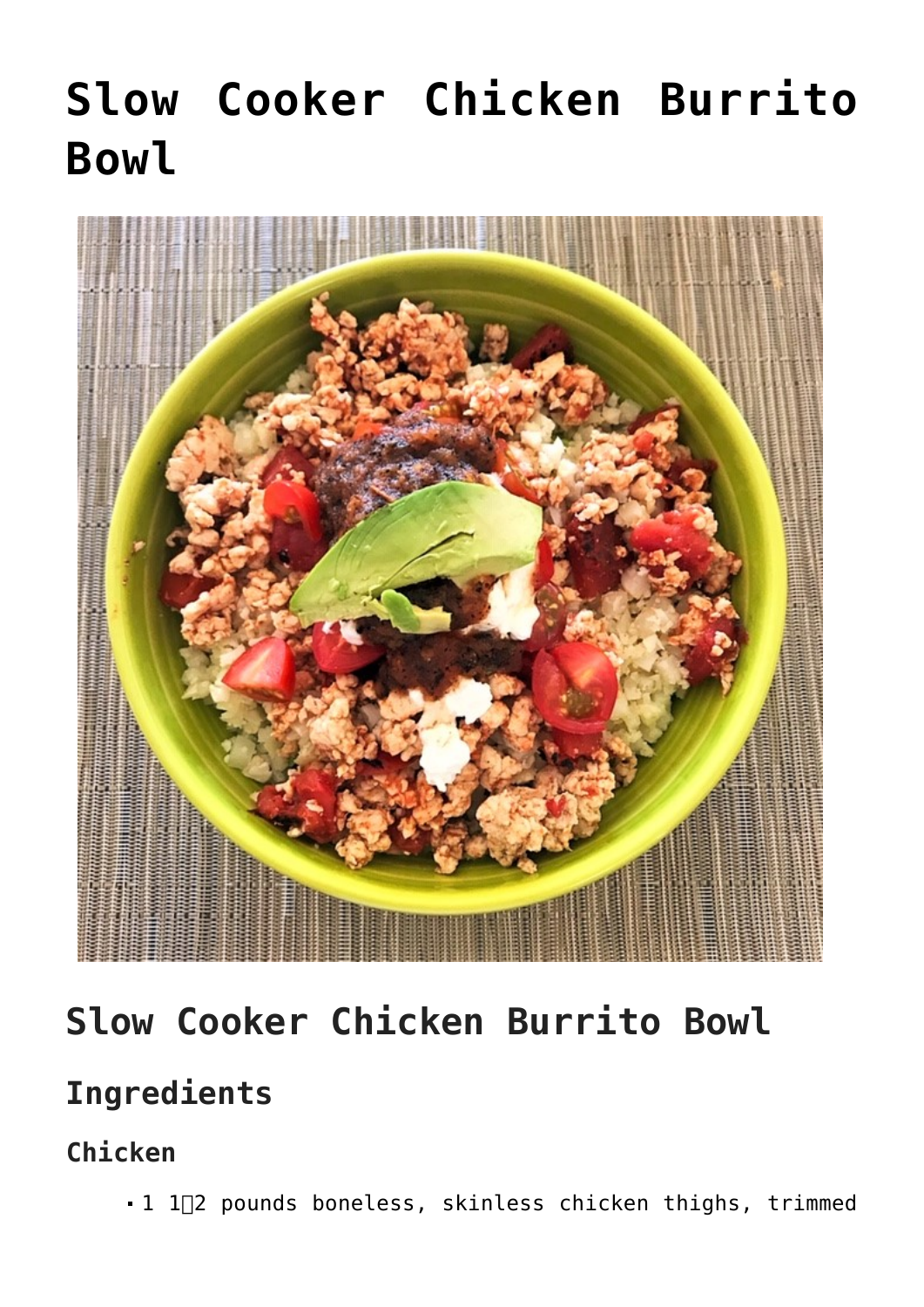of fat

- 1 teaspoon kosher salt
- 1 1∏2 cups store-bought chunky medium salsa
- 1 1∏4 cups canned black beans, \* rinsed and drained
- 1 1∏4 cups frozen corn kernels
- 1∏2 teaspoon garlic powder
- 1 teaspoon ground cumin
- 2 tablespoons chopped fresh cilantro

#### **Pico de Gallo**

- 1 cup chopped tomato
- $\blacksquare$  1 $\Box$ 4 cup chopped scallions
- $-1$ <sup> $-1$ </sup> cup chopped fresh cilantro
- $-1$ <sup>2</sup> fresh jalapeño pepper, seeded and finely chopped
- 2 tablespoons fresh lime juice
- 1∏4 teaspoon kosher salt

#### **Bowls**

- 4 cups cooked brown rice
- 2 cups shredded reduced-fat Mexican cheese blend\*
- 2 cups finely shredded romaine lettuce

## **Instructions**

1. For the chicken: Season the chicken with the salt, put it in a slow cooker, and top with the salsa, black beans, corn, garlic powder, and cumin.

2. Cover and cook on high for 4 hours or on low for 8 hours. Transfer the cooked chicken to a large plate. Shred with 2 forks and return to the slow cooker. Add the cilantro.

3. For the pico de gallo: In a medium bowl, combine the tomato, scallions, cilantro, jalapeño, lime juice, and salt. Refrigerate until ready to eat.

4. To serve, place  $1\Box 2$  cup brown rice in each of 8 serving bowls. Top with  $2\Box 3$  cup chicken,  $1\Box 4$  cup shredded cheese, and  $1\overline{4}$  cup shredded lettuce. Divide the pico de gallo among the